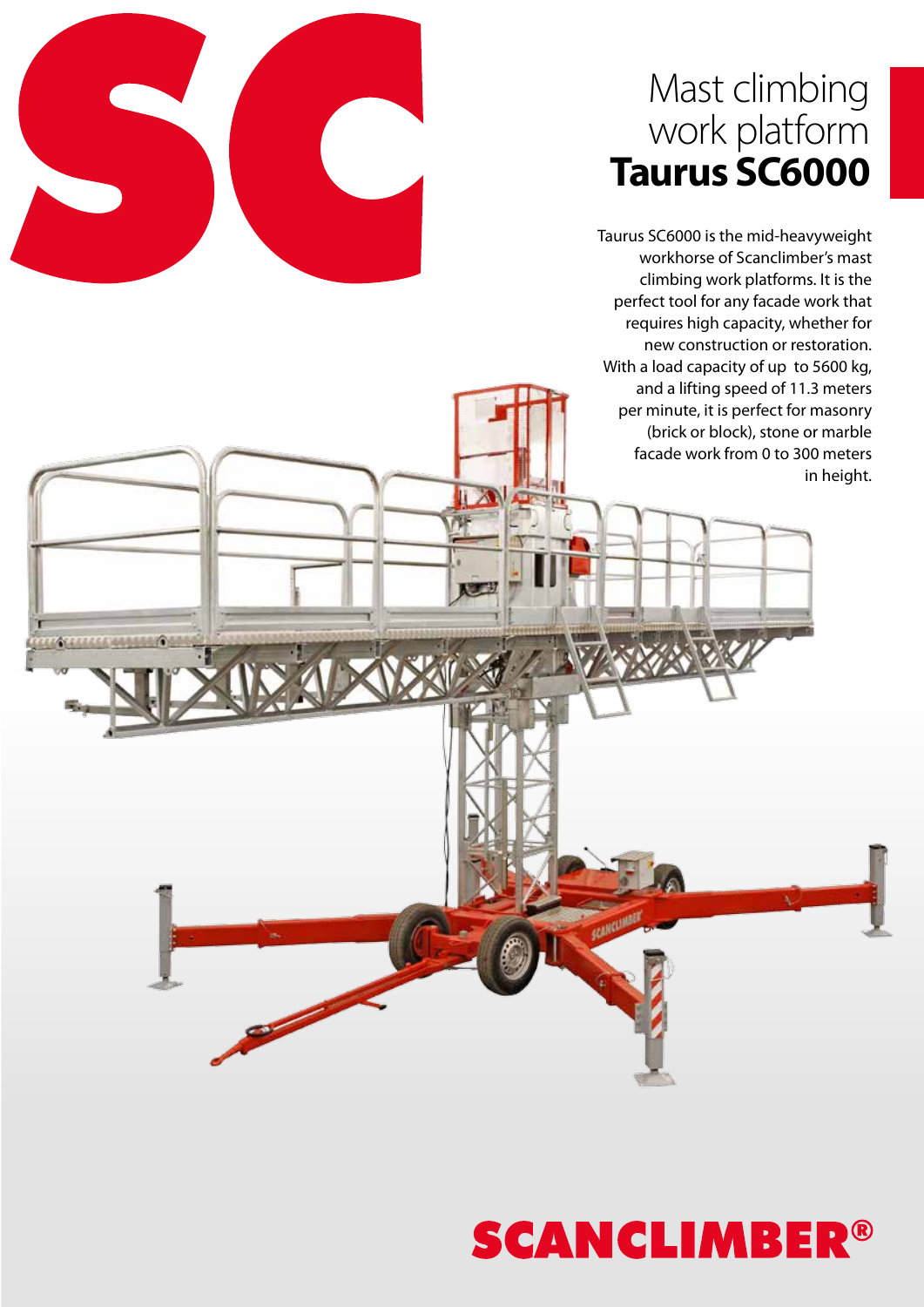# Taurus SC6000

#### **Versatile Work Platform**

**RACK AND PINION DRIVEN** SC6000 mast climbing work platform is a mid-heavyweight lifting machine and a working platform – all in one package. It is well-suited for any facade work that requires high capacity, whether for new construction or restoration. It is Scanclimber's entry product for heavy-duty facade work, and for projects requiring extra-large platform size.

**SC6000's 1.6 m wide platform** provides enough space for workers to perform their job in comfort. Starting from 4.1 meters the single mast Taurus can be increased to 16.9 meters

SCANCLINER

in length. And with two masts the platform length can be extended up to 44.6 meters. It is possible to use this twin as two separate machines if needed.

#### **Technological Excellence**

**BUILDING FACADES** are becoming more and more diverse and constrained, which has been challenging mast climber manufacturers. Taurus' structure allows almost any angled setups, and there is a multitude of accessories available that allow the platform to be aligned with different architectural configurations and shapes of the work site. Taurus SC6000 is available with the Scanclimber Snake platform, which, as the name suggests, squirms to 'any' position.

#### **High Speed Reduces Set Up Time**

**Scanclimber Taurus** is not only fast to climb up the mast, but it is also faster to set up than most other mast climbers. The reason is the stability of the mast sections. The strong and stable mast allows a maximum anchoring distance of 18 meters - which is about double compared to respective rival products. All this contributes to greater labour efficiency and reduced set-up time, and of course to a safer work environment.

#### **Flexibility with Options**

**You can have Taurus** with different useful options like:

squirming Snake platform, Bricklayer's extensions, Lifting table LT500, Swinging lifting arm, Glide frame (monorail), mast assembly crane arm and many others.

**Squirming Snake** is the platform which can take almost any shape. The Bricklayer's extension is a 'lowered platform' in front of the platform. Lifting table helps you to load material to the platform. Swinging lifting arm helps to move heavy goods and materials on the platform while up. Glide frame is a monorail, which helps you to move goods horizontally on the platform. Very helpful

for example in window installation projects. The mast assembly crane makes mast installation easier.

#### **Long Lifetime – More Profit**

Scanclimber has long-lasting quality built in to its mast climbing work platforms.. It is in structures, raw materials, automated manufacturing processes and finishing. For example the mast sections are precision welded from high grade steel by robots and when ready they are finished with hot-dip galvanisation.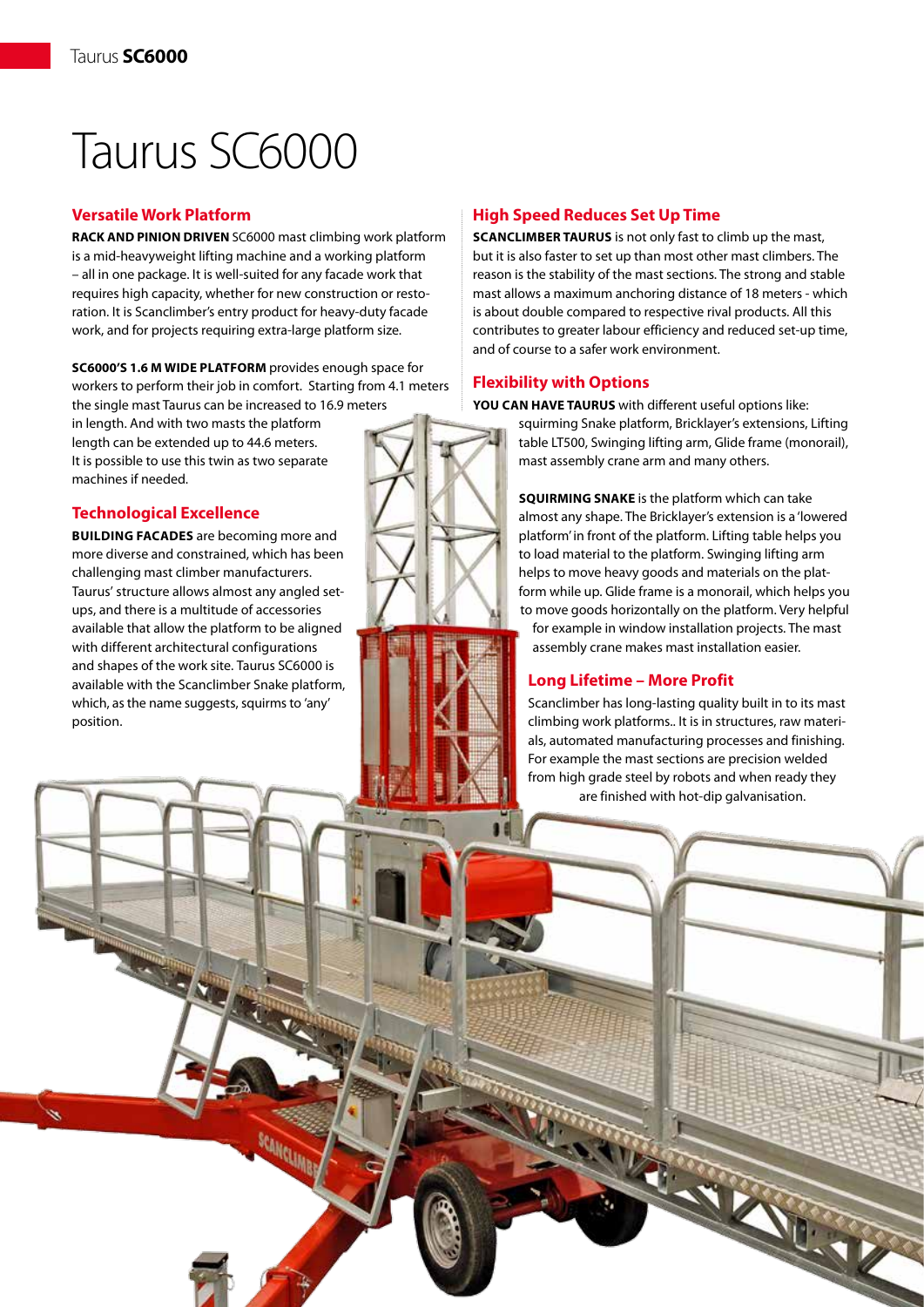



## Details

#### **Safety brake**

**A MECHANICAL,** centrifugal safety brake is a standard feature on all Scanclimber mast climbing work platforms. It improves user safety, increases operational reliability and reduces the risk of breakdown. The safety brake is protected from dust and dirt. **1**

#### **Anchor**

**A ROBUST PLATFORM** requires sturdy anchoring. The SC6000's mast is mounted on a vertical surface with Maxi anchors, which are considerably stronger and sturdier compared to traditional anchors. An extra-strong anchor allows an anchoring distance of up to 18 meters, which speeds up the mast erection and yields savings. **2**

#### **Twin masts**

**A TWIN MAST ARRANGEMENT** 

makes the SC6000 even more robust and allows the platform length to be nearly tripled from 16.9 meters to 44.6 meters. Also the maximum loading capacity can be almost doubled, if necessary, from 4500 kg to 5600 kg. **3**

#### **Chassis**

**THE sc6000** is available with a wheel chassis or mini-chassis. An SC6000 on a wheel chassis can be moved around a work site with its own electric motor, or it can also be towed using a towing bar. The wheel chassis has swivelling telescopic outriggers that can be adjusted in several positions to support the mast climbing work platform. The outriggers allow the machine standing on the wheel chassis to be erected without anchoring. With optimal outrigger positions the largest free-standing heights are: 19 m with a single arrangement and 18 m with a twin mast. **4**

#### **Extensions**

**WITH ADJUSTABLE** extensions the platform width can be steplessly extended up to 6 meters. The extensions are available in four sizes: 2.6–6 m, 0–2.5 m, 0–1.8 m, and a bricklayer's extension. With these extensions you can also work behind or around different corners. **5**





#### **Bricklayer's extension**

**Working ergonomics** can be increased with the bricklayer's extension. It provides an adjustable 55–85 cm wide working deck 70 cm below the platform level. The deck is mounted in front of the platform so it also gives extra space. **6**



#### **Mast**

**THE MAST SECTION** is completely hot-dip galvanised. Its height is 1.25 meters and it weighs 82 kg. The mast assembled from sections is supported on the wall at maximum intervals of 18 meters.